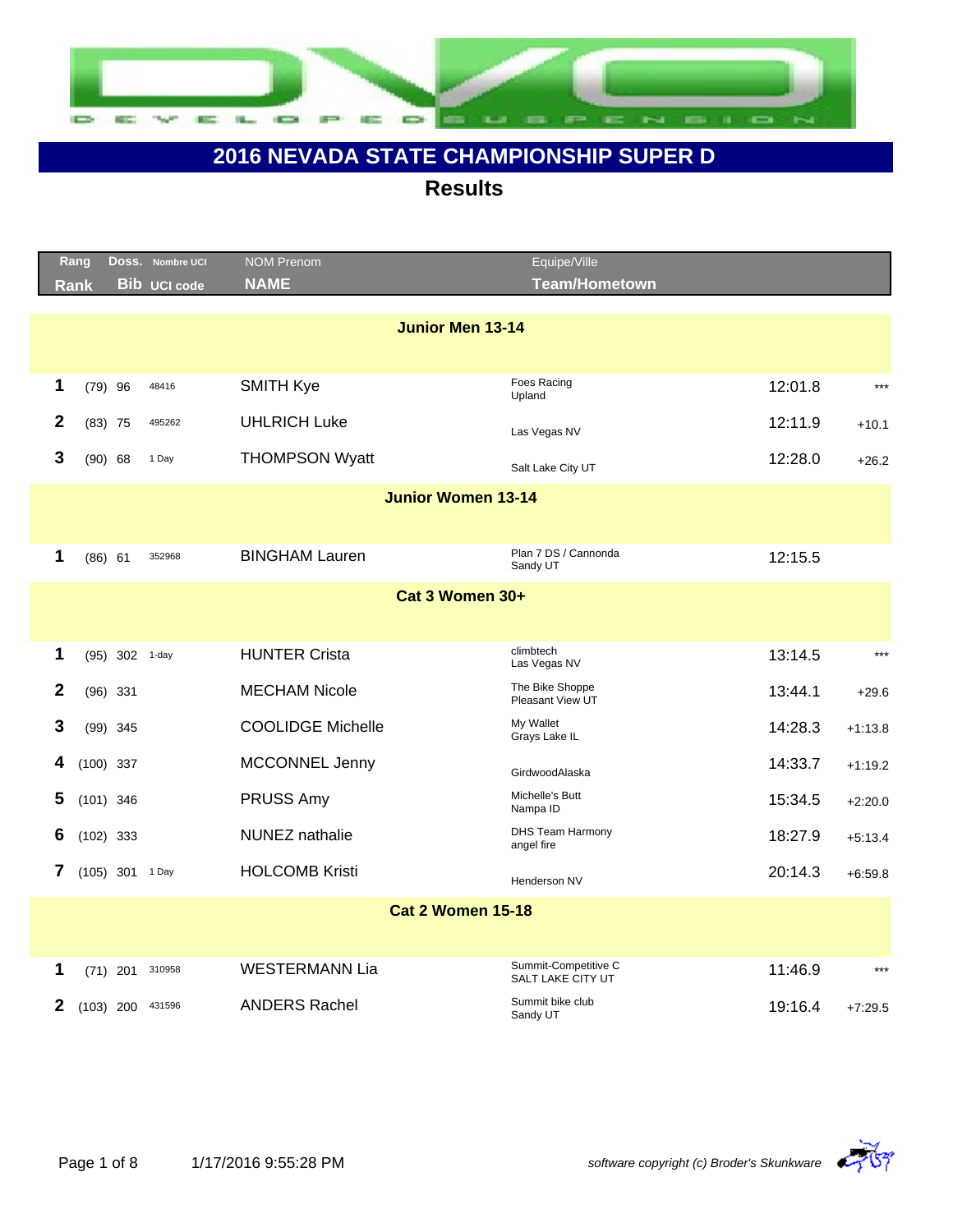| <b>NAME</b><br>Team/Hometown<br><b>Bib UCI code</b><br><b>Rank</b>                        |                    |
|-------------------------------------------------------------------------------------------|--------------------|
| Cat 2 Women 40+                                                                           |                    |
|                                                                                           |                    |
| 1<br>FARNSWORTH amy<br>$(85)$ 258<br><b>LAS VEGAS</b>                                     | 12:14.7            |
| <b>Cat 3 Men 15-18</b>                                                                    |                    |
|                                                                                           |                    |
| 1<br><b>CAMERON Mason</b><br>(55) 313 1-Day<br>chandler AZ                                | 11:19.0<br>$***$   |
| mom and dad<br>$\overline{2}$<br><b>PAPPAS Andre</b><br>$(70)$ 340<br><b>Boulder City</b> | 11:44.4<br>$+25.4$ |
| Roost Mob<br>3<br><b>COOK Tommy</b><br>470083<br>$(75)$ 309<br>Las Vegas NV               | 11:58.9<br>$+39.9$ |
| <b>BOMB</b> racing<br><b>MOXLEY Brendan</b><br>4<br>(78) 312 1 Day<br>Henderson NV        | 12:01.7<br>$+42.7$ |
| <b>Cat 3 Men 19-29</b>                                                                    |                    |
|                                                                                           |                    |
| ortega<br><b>ORTEGA Jess</b><br>1<br>(46) 316 1 Day<br>santa Barbara CA                   | 11:02.9<br>$***$   |
| $\mathbf{2}$<br><b>HALVORSEN Shane</b><br>$(59)$ 341                                      | 11:31.9<br>$+29.0$ |
| All Mountain Cyclery<br>3<br><b>MAVES Richard</b><br>(60) 317 1 Day<br>Henderson NV       | 11:32.7<br>$+29.8$ |
|                                                                                           |                    |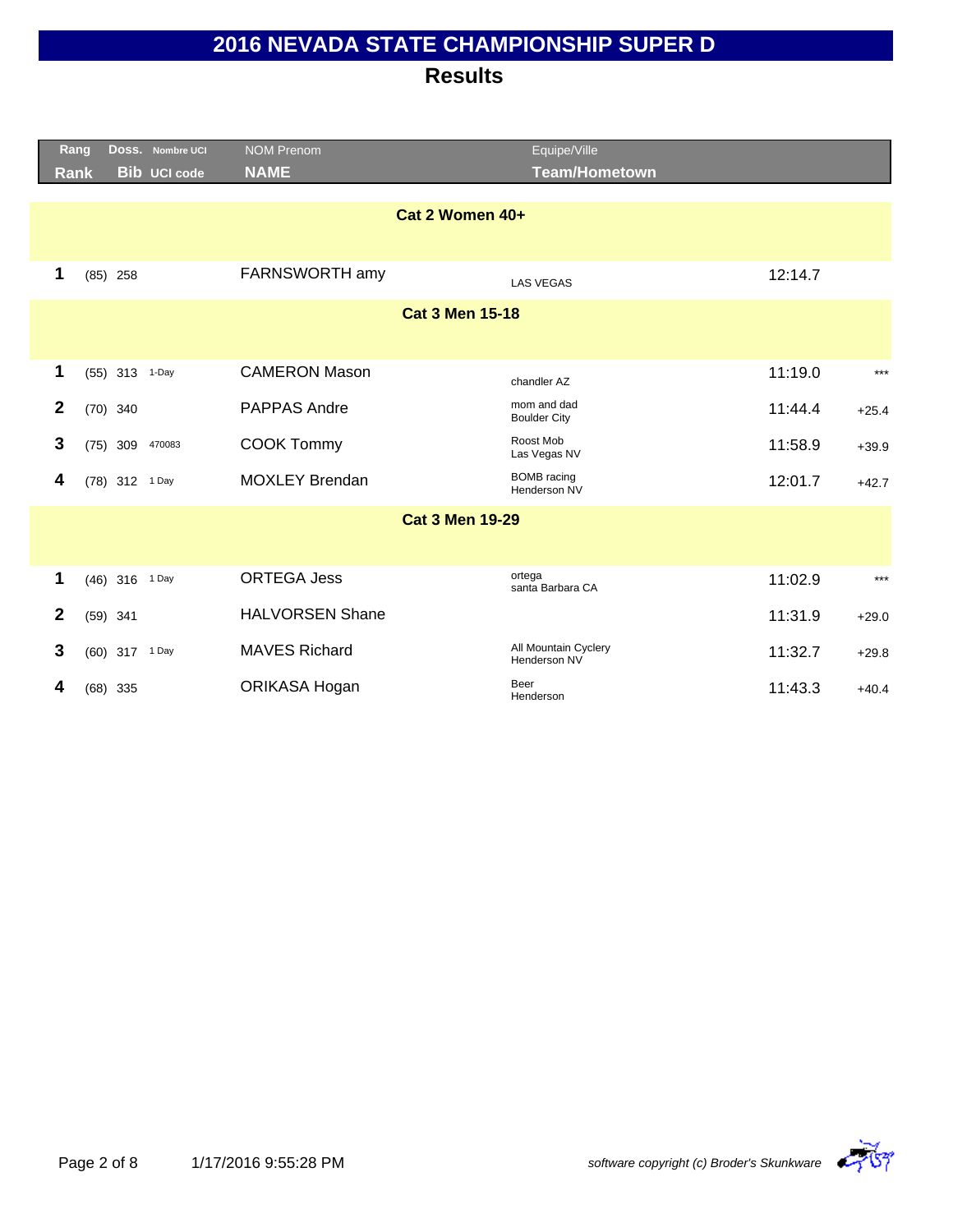|              | Rang                   |                | DOSS. Nombre UCI    | NOM Prenom               | Equipe/Ville                         |         |           |  |  |
|--------------|------------------------|----------------|---------------------|--------------------------|--------------------------------------|---------|-----------|--|--|
|              | Rank                   |                | <b>Bib UCI code</b> | <b>NAME</b>              | <b>Team/Hometown</b>                 |         |           |  |  |
|              | <b>Cat 3 Men 30-39</b> |                |                     |                          |                                      |         |           |  |  |
|              |                        |                |                     |                          |                                      |         |           |  |  |
| 1            |                        | $(35)$ 332     |                     | <b>MORGENSEN Cameron</b> | Go Ride<br>Salt Lake                 | 10:45.9 | $***$     |  |  |
| $\mathbf{2}$ |                        | (36) 318 1 Day |                     | <b>BARCENA Randy</b>     | Randy Barcena<br>Las Vegas NV        | 10:46.4 | $+0.5$    |  |  |
| 3            |                        | $(37)$ 325     | 1 Day               | <b>HAHN Byronn</b>       | Southridge Dental<br>Henderson NV    | 10:49.1 | $+3.2$    |  |  |
| 4            |                        | $(47)$ 321     | 1 Day               | <b>OSBORNE Aaron</b>     | Quantumhigh Racing<br>Las Vegas NV   | 11:04.7 | $+18.8$   |  |  |
| 5            |                        | $(58)$ 322     | 467333              | <b>ORTEGA Steven</b>     | Ortega<br>Santa Barbara CA           | 11:26.3 | $+40.4$   |  |  |
| 6            |                        | (64) 326 1 Day |                     | <b>KIETA Geoff</b>       | <b>Biketime</b><br>Gilbert AZ        | 11:33.4 | $+47.5$   |  |  |
| 7            |                        | (74) 324 1 Day |                     | DAWSON lan               | <b>BikeTime</b><br>San Tan Valley AZ | 11:57.0 | $+1:11.1$ |  |  |
| 8            |                        | $(81)$ 334     |                     | <b>ROWBOTHAM Brian</b>   | Denver                               | 12:03.9 | $+1:18.0$ |  |  |
| 9            |                        | (87) 323 2 Day |                     | <b>CRINER Ty</b>         | Tronix<br>Phoenix AZ                 | 12:17.2 | $+1:31.3$ |  |  |
| 10           |                        | (89) 320 1 Day |                     | <b>BROWN Nathan</b>      | <b>BikeTime</b><br>San Tan Valley AZ | 12:26.2 | $+1:40.3$ |  |  |
|              |                        |                |                     | <b>Cat 3 Men 40-49</b>   |                                      |         |           |  |  |
|              |                        |                |                     |                          |                                      |         |           |  |  |
| 1            | $(T56)$ 330            |                | 494924              | <b>TRYGSTAD Ray</b>      | My Health<br>Boulder City NV         | 11:20.2 | $***$     |  |  |
| 2            |                        | $(97)$ 328     | 475243              | <b>HUDAK Travis</b>      | Go Ride<br>Draper UT                 | 14:08.9 | $+2:48.7$ |  |  |
| 3            |                        | (98) 329 1 Day |                     | <b>THOMPSON Brett</b>    | Salt Lake City UT                    | 14:12.9 | $+2:52.7$ |  |  |
|              |                        |                |                     | <b>Cat 2 Men 15-18</b>   |                                      |         |           |  |  |
|              |                        |                |                     |                          |                                      |         |           |  |  |
| 1            |                        |                | $(13)$ 206 391503   | LOSKOTA Angelo           | team BLOCK<br>lancaster CA           | 10:12.5 | $***$     |  |  |
| $\mathbf 2$  |                        | (54) 208 2 Day |                     | <b>GAGNON Dylan</b>      | Roost Mob<br>Las Vegas NV            | 11:18.2 | $+1:05.7$ |  |  |
| 3            |                        |                | (84) 211 477094     | <b>TORRES Brennan</b>    | Cannonball Racing<br>Draper UT       | 12:12.3 | $+1:59.8$ |  |  |
|              |                        |                |                     |                          |                                      |         |           |  |  |

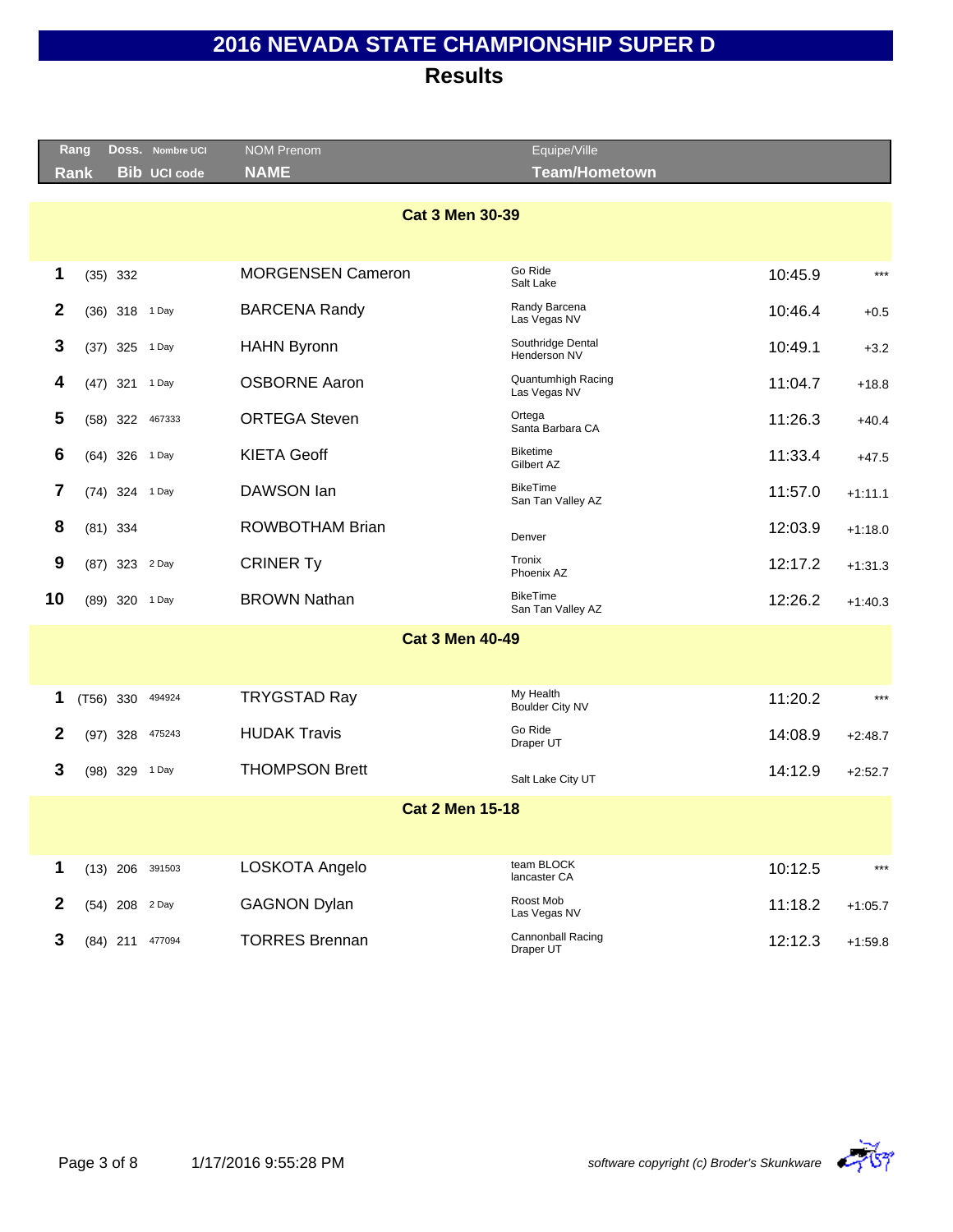|                  | Rang                   |                | DOSS. Nombre UCI    | <b>NOM Prenom</b>         | Equipe/Ville                           |         |           |  |
|------------------|------------------------|----------------|---------------------|---------------------------|----------------------------------------|---------|-----------|--|
|                  | <b>Rank</b>            |                | <b>Bib UCI code</b> | <b>NAME</b>               | <b>Team/Hometown</b>                   |         |           |  |
|                  |                        |                |                     |                           |                                        |         |           |  |
|                  | <b>Cat 2 Men 19-29</b> |                |                     |                           |                                        |         |           |  |
|                  |                        |                |                     |                           |                                        |         |           |  |
| 1                |                        | $(14)$ 213     | 438757              | <b>SMILLIE Liam</b>       | <b>ROOSTMOB</b><br>Las Vegas NV        | 10:14.8 | $***$     |  |
| $\mathbf{2}$     |                        | $(27)$ 225     | 463496              | <b>PROVOLT Justin</b>     | <b>Irwin Cycles</b><br>las vegas NV    | 10:33.5 | $+18.7$   |  |
| 3                |                        | $(28)$ 263     |                     | <b>MYERS Gabriel</b>      | <b>DVO Suspension</b><br>Santa Rosa Ca | 10:36.8 | $+22.0$   |  |
| 4                |                        | (30) 217 1 Day |                     | <b>DUNCAN Jon</b>         | <b>BikeCo</b><br>costa mesa CA         | 10:39.0 | $+24.2$   |  |
| 5                |                        | (32) 221 1 Day |                     | <b>BOYD Tyler</b>         | Guerrilla Gravity/Ro<br>Phoenix AZ     | 10:40.5 | $+25.7$   |  |
| 6                |                        | $(33)$ 223     | 1 Day               | <b>ZERKLE Nate</b>        | Gilbert AZ                             | 10:42.6 | $+27.8$   |  |
| 7                |                        | $(41)$ 216     | 478190              | <b>HARRIS Chase</b>       | The bike shop<br>Pleasant view UT      | 10:55.7 | $+40.9$   |  |
| 8                |                        | $(42)$ 260     |                     | <b>ANDERSON Darin</b>     | All Mountian Cyclery<br>Las Vegas NV   | 10:57.4 | $+42.6$   |  |
| 9                |                        |                | (T56) 222 473880    | <b>PAULSEN Austen</b>     | Murray UT                              | 11:20.2 | $+1:05.4$ |  |
| 10               | (104) 224 1 Day        |                |                     | <b>HOLLANDER Nicholas</b> | The Fireman Equipmen<br>Rexburg ID     | 19:23.2 | $+9:08.4$ |  |
|                  |                        |                |                     | <b>Cat 2 Men 30-39</b>    |                                        |         |           |  |
|                  |                        |                |                     |                           |                                        |         |           |  |
|                  |                        |                |                     |                           | All Mountain Cyclery                   |         |           |  |
| 1                |                        | $(2)$ 229      | 472889              | PLY Zach                  | Gilbert AZ                             | 9:43.5  | $***$     |  |
| $\boldsymbol{2}$ |                        | $(9)$ 280      |                     | QUIOCHO justus            | Las Vegas NV                           | 10:10.0 | $+26.5$   |  |
| 3                |                        | $(10)$ 265     |                     | <b>LEWIS Adam</b>         | Laketown Bicycles<br>Salt Lake         | 10:10.5 | $+27.0$   |  |
| 4                |                        | (18) 232 1 Day |                     | <b>SMITH Joseph</b>       | Pegacorn Racing/jtre<br>las Vegas NV   | 10:19.2 | $+35.7$   |  |
| 5                |                        | (31) 235 1 Day |                     | <b>WENSKE Matt</b>        | All Mountain Cyclery<br>Henderson NV   | 10:40.2 | $+56.7$   |  |
| 6                |                        | (48) 228 2 Day |                     | <b>BURROUGHS James</b>    | None<br>PHOENIX AZ                     | 11:04.9 | $+1:21.4$ |  |
| 7                |                        | (50) 230 1 Day |                     | <b>MECHAM Aaron</b>       | The Bike Shoppe<br>Ogden UT            | 11:13.3 | $+1:29.8$ |  |
| 8                |                        | $(51)$ 227     | 429411              | <b>LANDRUM Darrick</b>    | spy optics/renthal/K<br>henderson NV   | 11:14.7 | $+1:31.2$ |  |
| $\boldsymbol{9}$ |                        | $(66)$ 236     | 1 Day               | <b>BROWN Warren</b>       | <b>Bike Time</b><br>San Tan Valley AZ  | 11:37.9 | $+1.54.4$ |  |
| 10               |                        | $(77)$ 233     | 232984              | <b>ANDERSEN Hans</b>      | All Mountian Cyclery<br>Las Vegas NV   | 12:01.0 | $+2:17.5$ |  |
| 11               |                        | $(82)$ 285     |                     | <b>CONTRERAS Jeremy</b>   | Nevada                                 | 12:10.6 | $+2:27.1$ |  |

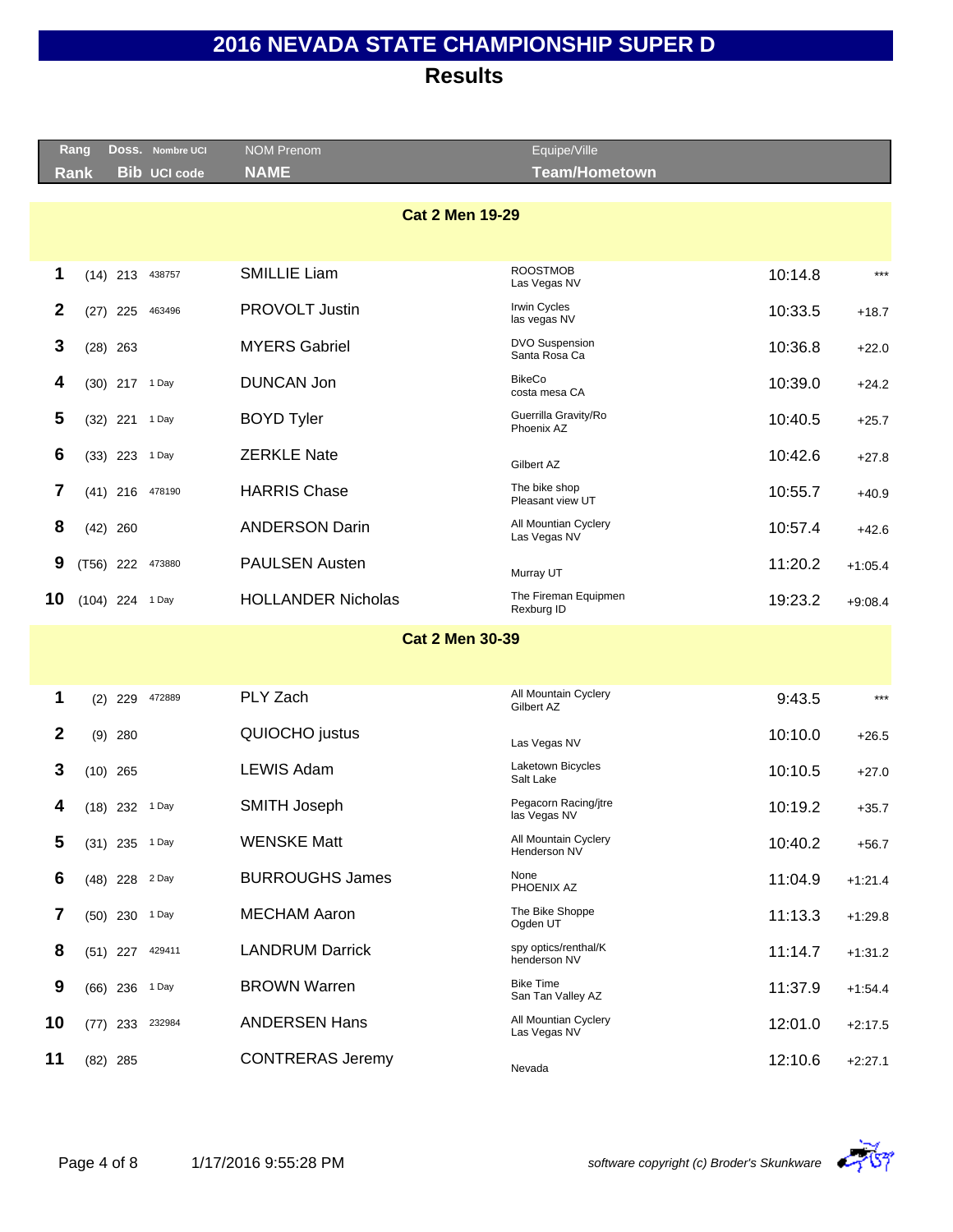|              | Rang |                 | DOSS. Nombre UCI    | <b>NOM Prenom</b>          | Equipe/Ville                            |         |           |
|--------------|------|-----------------|---------------------|----------------------------|-----------------------------------------|---------|-----------|
|              | Rank |                 | <b>Bib UCI code</b> | <b>NAME</b>                | <b>Team/Hometown</b>                    |         |           |
|              |      |                 |                     | <b>Cat 2 Men 40-49</b>     | Glen Cohen                              |         |           |
| 1            |      | $(17)$ 246      | 458689              | <b>COHEN Glen</b>          | Las Vegas NV                            | 10:18.3 | $***$     |
| $\mathbf{2}$ |      | $(21)$ 251      | 1 Day               | <b>DEYOUNG Rich</b>        | McGhie's Ski Bike an<br>Las Vegas NV    | 10:24.1 | $+5.8$    |
| 3            |      | $(39)$ 244      | 172599              | <b>HOLDEN Rob</b>          | Prosok Landis Cycler<br>Phoenix AZ      | 10:53.2 | $+34.9$   |
| 4            |      | $(45)$ 248      | 177562              | <b>HARRIS Jody</b>         | The Bike shop<br>Pleasant view UT       | 11:00.8 | $+42.5$   |
| 5            |      | (49) 252 2 Day  |                     | <b>KNOWLES Michael</b>     | PGR/shitbird<br>Prescott AZ             | 11:09.9 | $+51.6$   |
| 6            |      | (53) 249 1 Day  |                     | <b>STURDY Lloyd</b>        | big bear freeriders<br>big bear city CA | 11:17.4 | $+59.1$   |
| 7            |      | (T61) 250 1 Day |                     | <b>HARKER Robert</b>       | GroAZ<br>Phoenix AZ                     | 11:33.0 | $+1:14.7$ |
| 8            |      | $(69)$ 238      | 1 Day               | <b>MCARA Chris</b>         | Rotisserie<br>Peoria AZ                 | 11:43.5 | $+1:25.2$ |
| 9            |      | (91) 247 1-Day  |                     | <b>HOLMES Wesley</b>       | GroAZ<br>Phoenix AZ                     | 12:30.7 | $+2:12.4$ |
| 10           |      | (94) 245 1 Day  |                     | <b>REKOWSKI Jason</b>      | Chandler AZ                             | 12:53.2 | $+2:34.9$ |
|              |      |                 |                     | Cat 2/3 Men 50+            |                                         |         |           |
|              |      |                 |                     |                            |                                         |         |           |
| 1            |      |                 | (25) 275 130733     | <b>UHLRICH Mark</b>        | Las Vegas NV                            | 10:31.6 | $***$     |
| $\mathbf{2}$ |      | $(52)$ 272      |                     | <b>CHANG Henry Dumbass</b> | <b>DUMBASS</b> racing<br>Las Vegas NV   | 11:15.9 | $+44.3$   |
| 3            |      | $(63)$ 350      |                     | <b>JONES Stan</b>          | Henderson                               | 11:33.2 | $+1:01.6$ |
| 4            |      | (76) 261        | 155227              | <b>WISCHMEYER Jim</b>      | Las Vegas NV                            | 12:00.0 | $+1.28.4$ |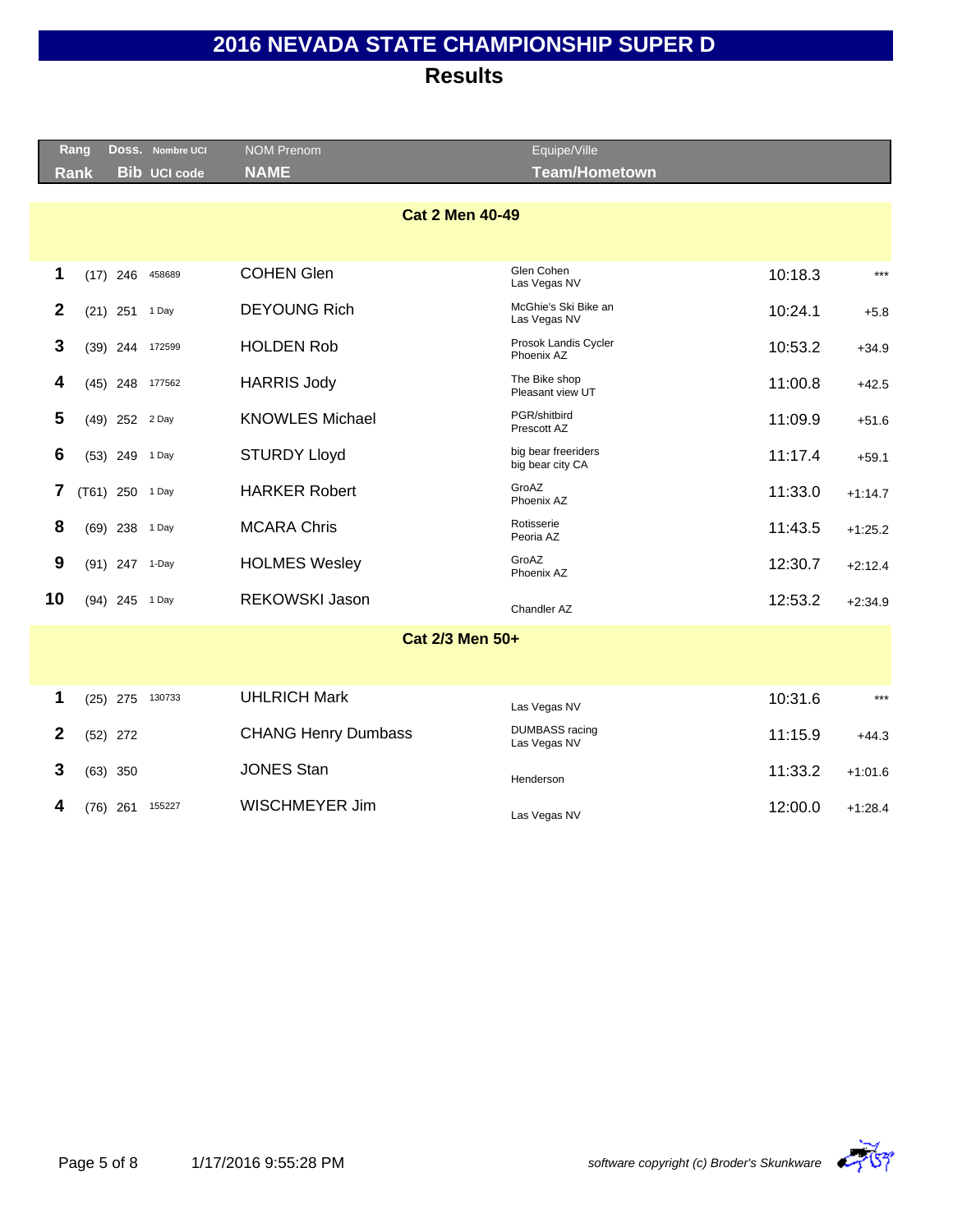|                  | Rang<br>DOSS. Nombre UCI    | <b>NOM Prenom</b>           | Equipe/Ville                                   |         |           |
|------------------|-----------------------------|-----------------------------|------------------------------------------------|---------|-----------|
|                  | <b>Bib UCI code</b><br>Rank | <b>NAME</b>                 | <b>Team/Hometown</b>                           |         |           |
|                  |                             |                             |                                                |         |           |
|                  |                             | <b>Open Men</b>             |                                                |         |           |
|                  |                             |                             |                                                |         |           |
| 1                | $(3)$ 48                    | <b>FRAMPTON Jeff</b>        | All Mountian Cyclery<br><b>Boulder City NV</b> | 9:47.6  | $***$     |
| $\boldsymbol{2}$ | (5) 58                      | PAQUETTE Ryan               | <b>Bike Religion/ PaRTY</b><br>San Clemente CA | 9:59.2  | $+11.6$   |
| 3                | $(6)$ 55                    | <b>JOHNSON Ryan</b>         | <b>Bike Religion</b><br>Laguna Niguel          | 10:07.4 | $+19.8$   |
| 4                | $(7)$ 98                    | MILLER Jonah                | <b>Hammer Nutrition</b><br>Las Vegas           | 10:08.0 | $+20.4$   |
| 5                | $(16)$ 45                   | MARTIN JR. Bryson           | <b>DVO Suspension</b><br>Awesometown CA        | 10:15.7 | $+28.1$   |
| 6                | $(20)$ 50                   | <b>LEISHMAN Jeff</b>        | Party Gnome<br>San Clemente CA                 | 10:23.1 | $+35.5$   |
|                  |                             | <b>Cat 1 Men 19-29</b>      |                                                |         |           |
|                  |                             |                             |                                                |         |           |
| 1                | $(12)$ 111<br>420102        | <b>KIMBER Vincent</b>       | <b>TruckerCo Posse</b><br>Big Bear Lake CA     | 10:10.7 | $***$     |
| $\boldsymbol{2}$ | $(24)$ 141                  | <b>MEJIA Trevor</b>         | Spokenwheel Bike Sho<br>Santa Clarita CA       | 10:30.7 | $+20.0$   |
|                  |                             | <b>Cat 1 Men 30-39</b>      |                                                |         |           |
|                  |                             |                             |                                                |         |           |
| 1                | $(1)$ 115<br>333680         | <b>FAULKNER Christopher</b> | All Mountain Cyclery<br>Las vegas NV           | 9:41.4  | $***$     |
| $\boldsymbol{2}$ | $(22)$ 122<br>466375        | <b>WILSON David</b>         | las vegas NV                                   | 10:27.5 | $+46.1$   |
| 3                | $(34)$ 117<br>459466        | <b>SMITH Eric</b>           | All mountain cyclery<br>Henderson NV           | 10:43.7 | $+1:02.3$ |
| 4                | $(44)$ 140                  | <b>GARCIA III Santiago</b>  | KrashBear/ aCOS<br><b>MIAMI</b>                | 10:59.2 | $+1:17.8$ |
| 5                | (73) 118 459981             | <b>JONDLE Riley</b>         | Footloose Sports/Smi<br>Mammoth Lakes CA       | 11:50.8 | $+2:09.4$ |
|                  | 120 111046                  | <b>GIBSON Greg</b>          | <b>TruckerCo Posse</b><br>Big Bear lake CA     | dnf     |           |
|                  |                             | <b>Cat 1 Men 40-49</b>      |                                                |         |           |
|                  |                             |                             |                                                |         |           |
| 1                | $(15)$ 131 17932            | <b>JOHNSON Doug</b>         | ProCycling<br>Colorado Springs CO              | 10:15.2 | $***$     |
| $\mathbf{2}$     | $(19)$ 128<br>396158        | <b>BENDA Bill</b>           | All Mountain Cyclery<br>Henderson NV           | 10:19.8 | $+4.6$    |
| 3                | $(65)$ 138<br>191120        | <b>PLESNER Henning</b>      | Pedal Pushers Kind R<br>Golden CO              | 11:36.8 | $+1:21.6$ |

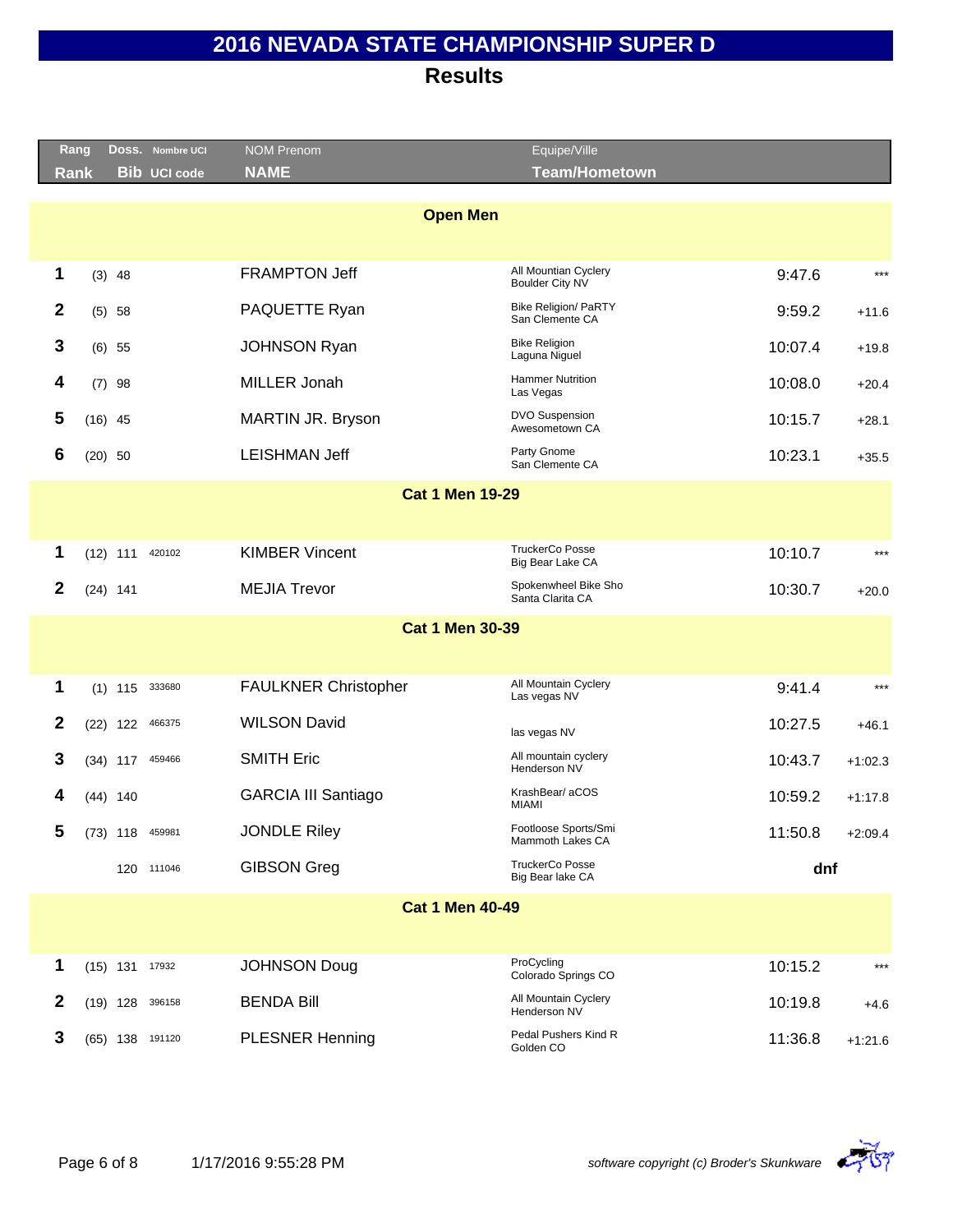|              | Rang        |                 | Doss. Nombre UCI    | <b>NOM Prenom</b>        | Equipe/Ville                              |         |           |
|--------------|-------------|-----------------|---------------------|--------------------------|-------------------------------------------|---------|-----------|
|              | <b>Rank</b> |                 | <b>Bib UCI code</b> | <b>NAME</b>              | <b>Team/Hometown</b>                      |         |           |
|              |             |                 |                     | <b>Cat 1 Men 50+</b>     |                                           |         | $***$     |
| 1            |             | $(23)$ 137 4325 |                     | <b>BOSMAN Simon</b>      | Sedona                                    | 10:28.0 |           |
| $\mathbf{2}$ |             | $(92)$ 136      | 107266              | <b>BONDURANT Bobby</b>   | big bear freeriders<br>big bear city CA   | 12:34.8 | $+2:06.8$ |
|              |             |                 |                     | <b>Cat 1 Women 30-39</b> |                                           |         |           |
|              |             |                 |                     |                          |                                           |         |           |
| 1            |             | $(67)$ 18       | 391265              | JEFFERIES Regina         | Team Ninja<br>Phoenix AZ                  | 11:42.0 | $***$     |
| $\mathbf{2}$ |             | $(80)$ 145      | 466361              | PROPST Amanda            | Zeal Optics Lee Cany<br>Las Vegas NV      | 12:01.9 | $+19.9$   |
| 3            |             | $(88)$ 139      | 396309              | PLESNER sabrina          | pedal pushers kind r<br>Golden CO         | 12:18.3 | $+36.3$   |
| 4            |             | (93) 80         |                     | <b>PRIEST Holly</b>      | Henderson NV                              | 12:37.2 | $+55.2$   |
|              |             |                 |                     | <b>Cat 1 Men 15-16</b>   |                                           |         |           |
| 1            |             | $(4)$ 204       | 352966              | <b>BINGHAM Bryn</b>      | Laketown Gravity / C<br>Sandy UT          | 9:50.6  | $***$     |
| $\mathbf{2}$ |             | $(26)$ 36       | 459114              | <b>TRYGSTAD Kevin</b>    | Trygstad<br>Boulder City NV               | 10:32.1 | $+41.5$   |
|              |             |                 |                     | <b>Cat 1 Men 17-18</b>   |                                           |         |           |
| 1            |             | $(11)$ 24       | 431393              | <b>BIRD</b> lan          | Go-Ride/Santa Cruz<br>Salt Lake City UT   | 10:10.6 | $***$     |
| $\mathbf{2}$ |             | $(29)$ 28       | 472647              | <b>BOLDI Trevor</b>      | Yt Industries USA<br>Reno NV              | 10:38.0 | $+27.4$   |
| 3            |             | $(38)$ 25       | 459587              | <b>CHRISTIANSEN Tj</b>   | <b>DVO Suspension Truck</b><br>Price UT   | 10:52.1 | $+41.5$   |
| 4            |             | $(40)$ 26       | 1 Day               | <b>GAY Dylan</b>         | Rancho Santa Margari CA                   | 10:54.2 | $+43.6$   |
|              |             | 33              | 411189              | <b>REEDER Ben</b>        | Go-Ride.com/R@ PATRO<br>Salt Lake City UT | dnf     |           |